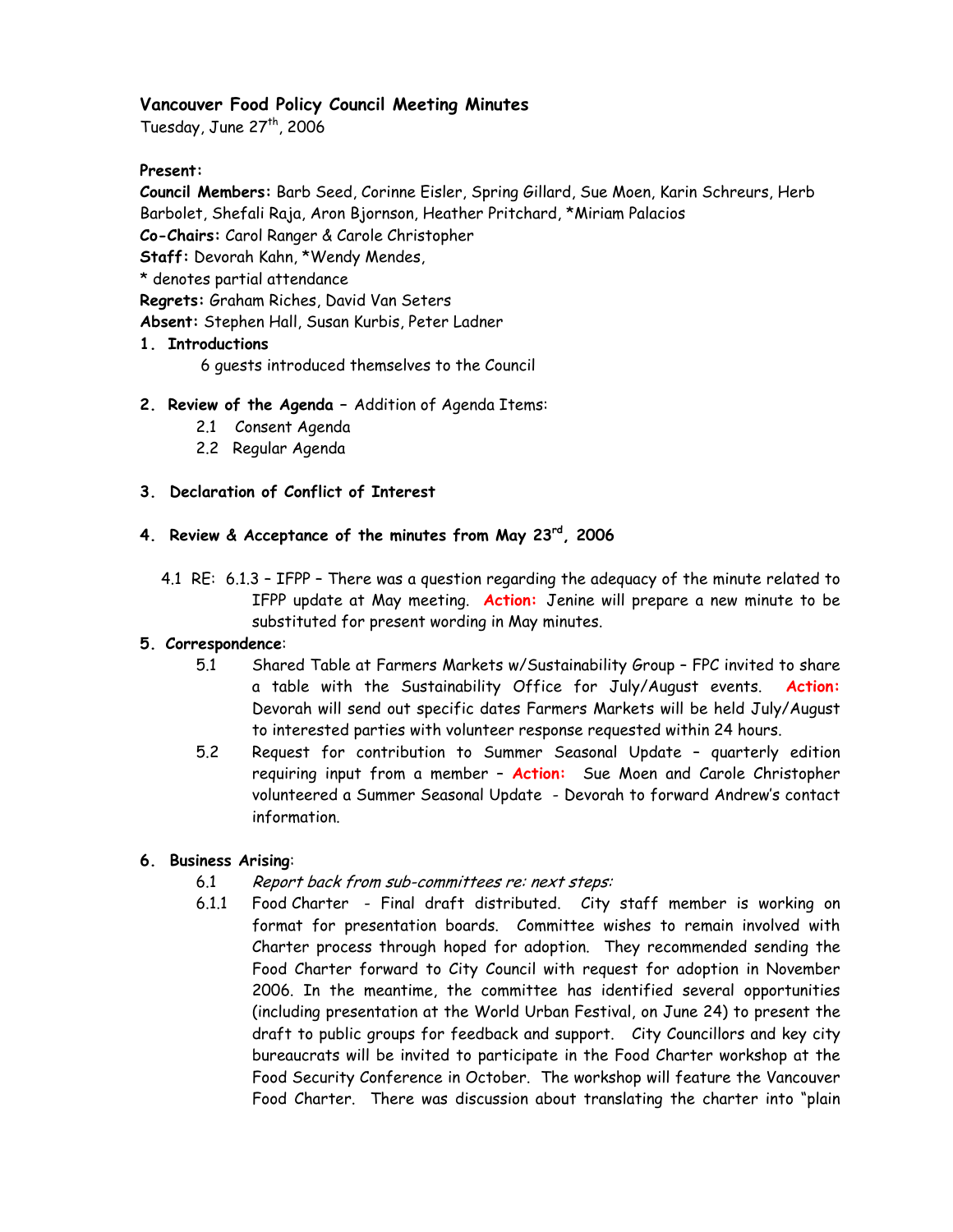language." Question of accessibility of the language of the document can be posed to public workshops and VFPC can revisit the question in the Fall. .

 6.1.2 Waste - **Action:** Sue M will follow up with Susan K re: sending proofed version of Waste Report to Devorah who, in turn, will send it to editor.

6.1.3 Institutional Food Purchasing Policy – Executive Summary will be ready for July meeting. **Action:** Aron and Jenine

## 6.2 **Review and follow-up of Action Items from May meeting**:

- 6.2.1 Communication Committee Report Spring & Aron noted the criticality of timing of media opportunities. They were unable to act quickly enough to the media attention around the VFPC motion to City Council to sponsor 2010 Community Garden plots by 2010. They also stressed the importance of building a good communications strategy, including training VFPC members to speak to the media. They inquired about available funds for a consultant and it was recommended that they develop two or three budget scenarios for the July meeting. **Action:** Aron and Spring will prepare alternative budgets for developing a communications strategy. **Action: Every committee should consider their budget needs to the end of the year and bring a budget request to July meeting so that we can make a reasoned judgment about the budget for a communications strategy.**
- 6.2.2 Call for new Steering Committee member Vacancy on the Steering Committee **Action:** An election for a Steering Committee member to be held at the July meeting.
- 6.2.3 Update from Membership Committee see item 8.1. Devorah/Spring reported that Spencer Herbert, a Parks Board Member, is interested in joining the FPC – once the Triple R Review is completed. Remainder of discussion occurred in camera

## **7. Reports:**

- 7.1 Food Policy Coordinator consent item Question: What are the Urban Agriculture Fact Sheets? Series of 6 fact sheets produced by City staff.
- 7.3 VFPC member reports Sue and Karin described their presentation at Mt Pleasant Community Centre and noted the need for interactive display materials for such events – (**duly noted by Communications Committee**.) Members were reminded to bring a sheet to gather names and contact information at all such events.

3 – Year Action Plan from Vancouver Coastal Health will be distributed to FPC for feedback (not a public document)

## **8. Food Policy Council Business:**

- 8.1 Triple R Review Report City Council hearings focused only a very small amount of time on the recommendations of the report related to Advisory Committees. Most attention went to Code of Conduct City recommended in the report. City Council is continuing to evaluate their response to this document.
- 8.2 Part 2: Next steps to implementation of (small work group) **Tabled**. ( priority for next meeting)